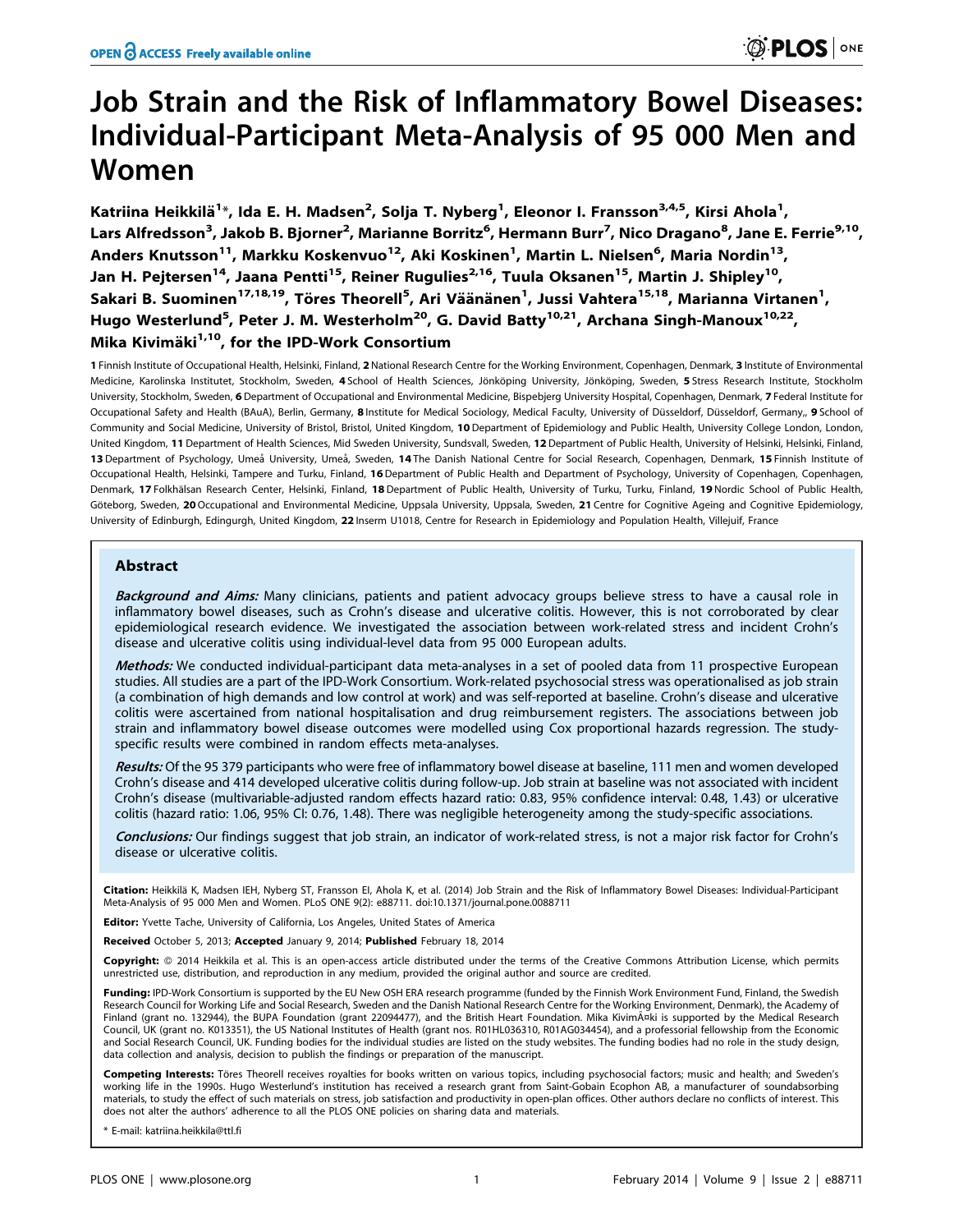## Introduction

Inflammatory bowel diseases, Crohn's disease and ulcerative colitis, are incurable abnormalities of the adaptive mucosal immune response in the small and large intestines. Crohn's disease is perpetual inflammation of the small intestine, mainly driven by a sub-population of mucosal CD4+ T cells and T-helper type 1 (Th-1) cells, and marked by superficial and deep ulceration of the small intestine, with intestinal and perianal abscesses and fistulae [1]. Ulcerative colitis is mucosal inflammation of the rectum and colon, and is characterised by an abnormal T-helper type 2 (Th-2) response, which leads to epithelial cell cytotoxicity, increased apoptosis and epithelial barrier dysfunction in the colorectal area [2]. Typical symptoms of both inflammatory bowel diseases are abdominal pain, recurring diarrhoea, blood in faeces, fatigue and weight loss. Differential diagnosis between these diseases is usually made based on endoscopies or various types of imaging and scans.

Crohn's disease and ulcerative colitis are often diagnosed in individuals aged between 20 and 40 and whilst Crohn's disease is 20–30% more common in women, colitis occurs 60% more often in men [1]. Both diseases are rare at population level, as the prevalence of Crohn's disease in the Western countries is approximately 50 to 200 per 100 000 and of colitis about 120 to 200 per 100 000 [1]. Both also have a genetic background [3] and family history is indeed the most important predictor of developing either of them [4,5]. Risk factors for Crohn's disease and ulcerative colitis include dietary factors (such as low fruit, vegetable and fibre intake), appendectomy, and medications [4,6,7]. Evidence from observational studies suggest that tobacco smoking is associated with an increased risk of Crohn's disease but a decreased risk of ulcerative colitis [4], which highlights the importance of investigating these diseases separately in risk factor studies. A further less well understood risk factor implicated in inflammatory bowel diseases is stress. It has been suggested that stress could initiate or reactivate gastrointestinal inflammation that causes the symptoms of inflammatory bowel diseases. [8–10] Stress activates neural pathways from the hypothalamus to the sympathetic and parasympathetic nervous systems, which in turn link to the enteric nervous system that controls gut motility and endocrine and exocrine functions in the gastrointestinal tract. [9,11]

Many patients with Crohn's disease or ulcerative colitis believe stress to have caused or triggered their disease [10]. Epidemiological evidence from clinic-based studies, along with a recent systematic review pooling together findings from animal studies and observational studies in humans, indicated that stress can indeed worsen the symptoms and is associated with exacerbations in both diseases. [8,12–14] Preclinical data also suggest that stress has a role in experimental colitis. [14] However, the observational epidemiological evidence for the associations between stress and the onset of Crohn's disease and ulcerative colitis is based on a small number of retrospective studies, which have had conflicting findings, with positive as well as null-results reported [9,15,16]. Findings from studies based on retrospectively collected data are prone to recall and other biases and cannot provide reliable evidence for an association between stress and the risk of disease.

We examined the hypothesis that stress is associated with risk of developing Crohn's disease and ulcerative colitis using prospectively collected data from 11 European studies with over 95 000 participants. As these diseases are most often diagnosed in working-age individuals, we focused on stress at work, operationalised as job strain, and the incidence of these diseases and conducted individual-participant data meta-analyses of job strain and the risk of Crohn's disease and ulcerative colitis.

## Methods

#### Studies and participants

Individual-level data were obtained from the following 11 prospective cohort studies: Copenhagen Psychosocial Questionnaire I and II (COPSOQ-I and COPSOQ-II), Danish Work Environment Cohort Study (DWECS), Finnish Public Sector study (FPS), Health and Social Support (HeSSup), Intervention Project on Absence and Well-being (IPAW), Burnout, Motivation and Job Satisfaction study (Danish acronym PUMA), Still Working, Whitehall II and Work Lipids and Fibrinogen (WOLF) Norrland and Stockholm studies). These studies, begun between 1986 and 2005 in Finland, Sweden, Denmark and the UK, are a part of the ''Individual-participant-data Meta-analysis in Working Populations'' (IPD-Work) Consortium [17]. Each study in the IPD-Work consortium was approved by the relevant local or national ethics committees and all participants gave informed consent to take part. Details of the ethical approval are provided in Appendix S1. Details of the design and participants in all the studies have been published previously and are described, with references to previous publications, in Appendix S1. Our analyses were based on men and women who were employed at study baseline and had complete data on job strain, inflammatory bowel disease outcomes and potential confounders. Participants with a diagnosis of Crohn's disease ( $n = 108$ ) or colitis ( $n = 271$ ) before the study baseline or within the first month of follow-up were excluded from the analyses.

## Job strain exposure

Job strain, which is the most extensively used operationalisation of work stress, was ascertained from the baseline self-report questionnaire [18,19]. Detailed descriptions of the job strain instrument and its harmonisation have been published previously [20]. Briefly, participants were asked to rate various psychosocial aspects of their job (statements such as ''my job requires working very fast'') and mean response scores were calculated for job demands items and job control items for each participant. A job demands score higher than the study-specific median score was defined as ''high demands'' and a job control score lower than the study-specific median score as ''low control''. Job strain was defined as high demands and low control at work.

## Inflammatory bowel disease outcomes

In each study, the participants' records were linked to national hospitalisation registries (including in-patient and out-patient appointments) and incident Crohn's disease and ulcerative colitis events during the study follow-up and the dates for these events were ascertained from these registers. In the Finnish studies (FPS, HeSSup and Still Working), we also used information from the Medical Reimbursement Register, kept by the Social Insurance Institution of Finland, to identify Crohn's disease and colitis events. All permanent residents in Finland are eligible for special reimbursement for the cost of medication for certain diseases, including Crohn's disease or colitis (75% of the cost during the study follow-up). A condition for eligibility is a diagnosis of Crohn's disease or ulcerative colitis made in specialised health care or by a specialist physician in gastroenterology, internal medicine, paediatrics or surgery, which are further reviewed by the expert board of the Social Insurance Institute. [21] The dates for the disease events ascertained from the Medical Reimbursement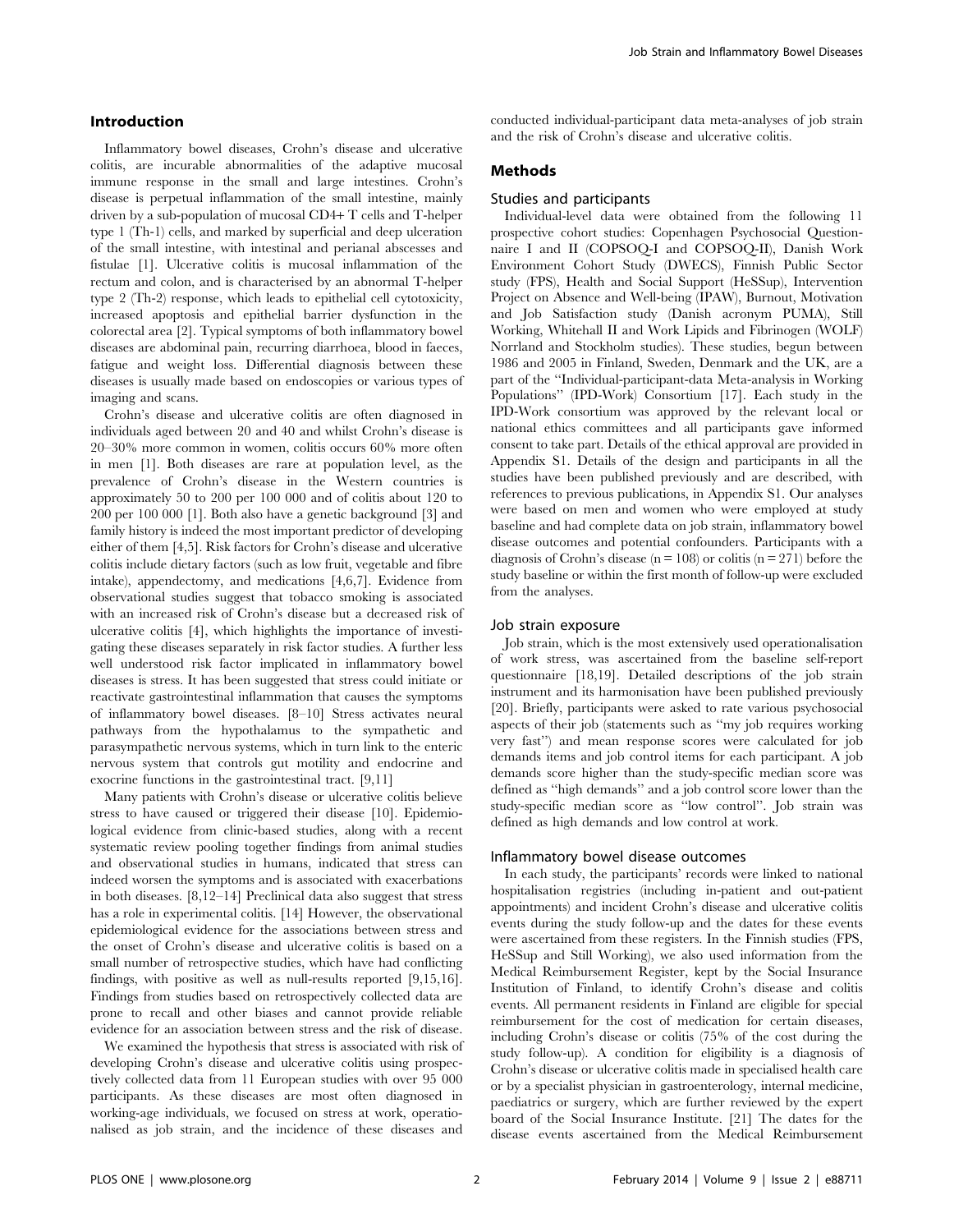Register were the dates when the right to special reimbursement was granted.

Crohn's disease events were defined as diagnoses that were registered as International Classification of Diseases (ICD) version 10 code K50 and ICD-9 and earlier versions codes beginning with 555. Ulcerative colitis events were defined correspondingly as K51 and codes beginning with 556.

## Potential confounders

Potential confounders were identified based on a priori knowledge of their associations with job strain and Crohn's disease or ulcerative colitis. Potentially confounding factors were age and sex [1,22,23], socioeconomic position [6,24], tobacco smoking [4,25] and body mass index [7,26]. There are a number of recognised as well as proposed risk factors to Crohn's disease and ulcerative colitis, including appendectomy, infections, dietary factors and medications [6], but there is currently no evidence of these being associated with job strain and our analyses were not adjusted for these.

Baseline data on all potential confounders were harmonised to be consistent across the studies. Participants' sex and age were ascertained from population registries or interview (in COPSOQ-I, COPSOQ-II, DWECS, FPS, IPAW, PUMA, Still Working, WOLF Norrland and WOLF Stockholm) or were self-reported (in HeSSup and Whitehall II). Socioeconomic position was defined based on occupational title, which was register-based (in COPSOQ-I, COPSOQ-II, DWECS, FPS, IPAW, PUMA and Still Working) or self-reported (in Whitehall II, WOLF Norrland and WOLF Stockholm). In HeSSup, socioeconomic position was based on self-reported highest educational qualification. Socioeconomic position was categorised into low, intermediate, high and other [26]. Tobacco smoking was ascertained from self-report and categorised into never, ex- and current smoking. Body mass index (BMI: weight in kilograms divided by height in meters squared) was calculated using height and weight, which were measured by baseline assessors (in Whitehall II, WOLF Norrland and WOLF Stockholm) or self-reported (in COPSOQ-II, DWECS, FPS, HeSSup, IPAW and PUMA). BMI data were not collected in COPSOQ-I and Still Working. BMI was categorised according to the World Health Organization recommendations into  $\langle 18.5 \text{ kg/m}^2 \rangle$  (underweight), 18.5–24.9 kg/m<sup>2</sup> (normal weight),  $25-29.9 \text{ kg/m}^2$  (overweight) and  $\geq$  = 30 kg/m<sup>2</sup> (obese). Extreme BMI values  $\leq$ 15 or  $\geq$ 50), which were probably due to measurement error, were excluded from the analysis.

#### Statistical analyses

Job strain was modelled as a binary variable, job strain (high demands and low control) versus no strain (all other combinations of demands and control). Incident Crohn's disease and ulcerative colitis were binary outcomes. The associations between job strain and incident Crohn's disease or ulcerative colitis were modelled using Cox proportional hazards regression. Time at risk was defined as beginning at birth and observation time as starting at study baseline. The inflammatory bowel disease cases' follow-up ended at the date of their first disease event (Crohn's disease or ulcerative colitis). Participants who were free of these diseases were followed-up until their date of death or end of the hospital registry follow-up. The proportional hazards assumption was checked visually, by comparing the plots of log hazards against time in the exposed and the unexposed, and by using the Schoenfeld-test, and found valid. We ran age and sex-adjusted and multivariable- (age, sex, socioeconomic position, smoking and BMI)-adjusted models

Table 1. Job strain at baseline and inflammatory bowel diseases during the follow-up, by study.

|                                                                                  |                 | Median (range)                  | $N$ (%) free of                          |                                           | N (%) incident |                     |
|----------------------------------------------------------------------------------|-----------------|---------------------------------|------------------------------------------|-------------------------------------------|----------------|---------------------|
| <b>Study, country</b>                                                            | <b>Baseline</b> | follow-up time<br>(years)       | Crohn's disease<br>or ulcerative colitis | N (%) incident<br>Crohn's disease colitis | ulcerative     | N(96)<br>job strain |
| Copenhagen Psychosocial Questionnaire I<br>(COPSOQ-I), Denmark                   | 1997            | 12.1(0.02, 12.1)                | 1 706 (99.3)                             | 4(0.2)                                    | 8(0.5)         | 354 (20.6)          |
| Copenhagen Psychosocial Questionnaire II<br>(COPSOQ-II), Denmark                 | 2004-2005       | 5.0(0.4, 5.3)                   | 3 3 14 (99.79)                           | $1^1$ (0.03)                              | 9(0.3)         | 470 (14.1)          |
| Danish Work Environment Cohort Study<br>(DWECS), Denmark                         | 2000            | 9.1(0.1, 10.0)                  | 5 394 (99.5)                             | 5(0.1)                                    | 20(0.4)        | 1,203, (22.2)       |
| Finnish Public Sector (FPS), Finland                                             | 2000            | $9.2$ (0.06, 11.0)              | 43 683 (99.5)                            | 52(0.1)                                   | 158 (0.4)      | 7 044 (16.1)        |
| Health and Social Support (HeSSup), Finland                                      | 1998            | $7.0$ (0.04, 7.7)               | 14 909 (99.6)                            | 14(0.1)                                   | 41(0.3)        | 2 642 (17.7)        |
| Intervention Project on Absence and<br>Well-being (IPAW), Denmark                | 1996-1997       | 13.0 (0.6, 13.79)               | 1 949 (99.7)                             | $2^1$ (0.1)                               | 3(0.2)         | 338 (17.3)          |
| Burnout, Motivation and Job Satisfaction<br>study (Danish acronym PUMA), Denmark | 1999-2000       | $10.1$ $(0.5, 10.9)$            | 1 747 (99.3)                             | $5^1$ (0.3)                               | 8(0.5)         | 266(15.1)           |
| Still Working, Finland                                                           | 1986            | 22.8 (0.03, 23.4)               | 8 979 (99.1)                             | 15(0.2)                                   | 66 (0.7)       | 1 412 (15.6)        |
| Whitehall II, UK                                                                 | 2003-2004       | 6.5(0.08, 7.3)                  | 2 959 (98.4)                             | 4(0.1)                                    | 43 (1.4)       | 499 (16.6)          |
| Work Lipids and Fibrinogen (WOLF)<br>Norrland, Sweden                            | 1996-1998       | 11.8(0.1, 11.6)                 | 4 637 (99.2)                             | $7^1$ (0.1)                               | 31(0.7)        | 597 (12.8)          |
| Work Lipids and Fibrinogen (WOLF)<br>Stockholm, Sweden                           | 1992-1995       | 14.8 (0.04, 18.2)               | 5 562 (99.2)                             | 17(0.3)                                   | 27(0.5)        | 903 (16.1)          |
| All                                                                              | 1986-2005       | 10.5 (0.02, 23.4) 94 839 (99.4) |                                          | 126(0.1)                                  | 414 (0.4)      | 15 728 (16.5)       |
|                                                                                  |                 |                                 |                                          | 111 $(0.1)^2$                             |                |                     |

<sup>1</sup>COPSOQ-II, IPAW, PUMA and WOLF Norrland were excluded from the analyses of job strain and Crohn's disease risk because in these studies no-one with job strain developed Crohn's disease.

<sup>2</sup>After exclusions NB: Inflammatory bowel diseases here refer to Crohn's disease and ulcerative colitis.

doi:10.1371/journal.pone.0088711.t001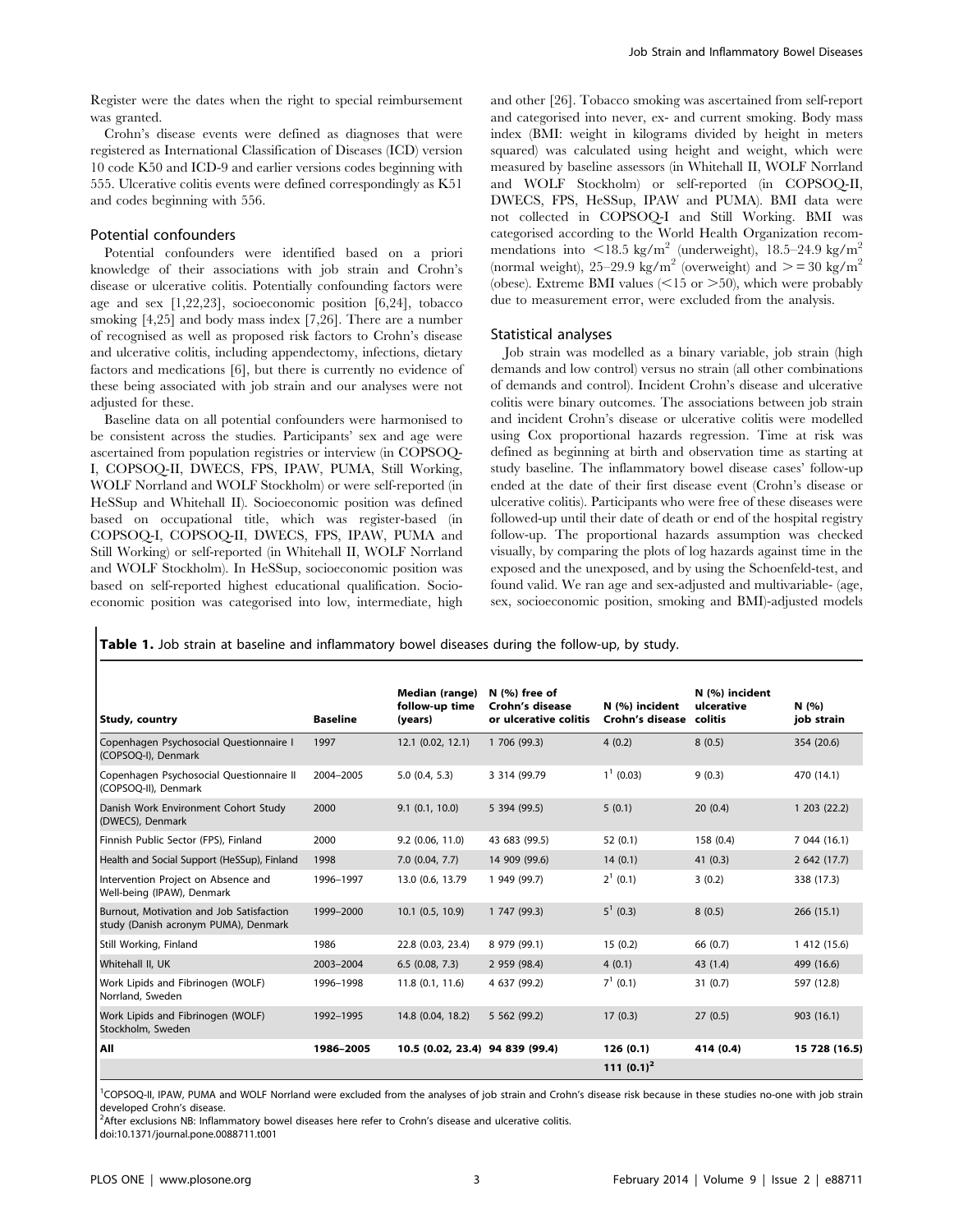| Study, disease outcome, n incident cases            |            | HR (95% CI)          | Weight |
|-----------------------------------------------------|------------|----------------------|--------|
| Crohn's disease                                     |            |                      |        |
| COPSOQ-I (n=4)                                      |            | 1.30 (0.13, 12.50)   | 5.61   |
| $DWECS(n=5)$                                        |            | 0.79(0.09, 7.17)     | 5.95   |
| FPS (n=52)                                          |            | 0.97(0.45, 2.06)     | 50.46  |
| $HeSSup(n=14)$                                      |            | 0.35(0.05, 2.68)     | 6.94   |
| Still Working (n=15)                                |            | 0.35(0.05, 2.70)     | 6.97   |
| WOLF Stockholm (n=17)                               |            | 1.13(0.33, 3.96)     | 18.45  |
| Whitehall II (n=4)                                  |            | 1.49 (0.15, 14.33)   | 5.62   |
| COPSOQ-II                                           |            | (Excluded)           | 0.00   |
| <b>IPAW</b>                                         |            | (Excluded)           | 0.00   |
| <b>PUMA</b>                                         |            | (Excluded)           | 0.00   |
| <b>WOLF Norrland</b>                                |            | (Excluded)           | 0.00   |
| Random effects estimate ( $I^2 = 0.0\%$ , p = 0.9)  |            | 0.89(0.52, 1.52)     | 100.00 |
| Fixed effect estimate                               |            | 0.89(0.52, 1.52)     |        |
|                                                     |            |                      |        |
| <b>Ulcerative colitis</b>                           |            |                      |        |
| COPSOQ-I (n=8)                                      |            | 1.27(0.26, 6.32)     | 4.18   |
| COPSOQ-II (n=9)                                     |            | 0.82(0.10, 6.57)     | 2.60   |
| $DWECS(n=20)$                                       |            | 2.41 (0.98, 5.90)    | 10.67  |
| FPS (n=158)                                         |            | 0.77(0.48, 1.23)     | 21.81  |
| HeSSup (n=41)                                       |            | 0.88(0.37, 2.10)     | 11.14  |
| $IPAW(n=3)$                                         |            | 10.65 (0.94, 121.06) | 1.94   |
| $PUMA(n=8)$                                         |            | 3.44 (0.82, 14.47)   | 5.07   |
| Still Working (n=66)                                |            | 0.64(0.28, 1.49)     | 11.64  |
| WOLF Norrland (n=31)                                |            | 1.59 (0.65, 3.89)    | 10.69  |
| WOLF Stockholm (n=27)                               |            | 0.87(0.30, 2.51)     | 8.28   |
| Whitehall II (n=43)                                 |            | 1.06(0.46, 2.41)     | 11.99  |
| Random effects estimate ( $I^2 = 27.1\%$ , p = 0.2) |            | 1.14(0.80, 1.61)     | 100.00 |
| Fixed effect estimate                               |            | 1.05(0.80, 1.38)     |        |
| NOTE: Weights are from random effects analysis      |            |                      |        |
|                                                     |            |                      |        |
| .008                                                | 121.0<br>1 |                      |        |

Figure 1. Age and sex-adjusted associations of job strain with Crohn's disease or ulcerative colitis. doi:10.1371/journal.pone.0088711.g001

in each study in turn. As BMI was not measured in COPSOQ-I and Still Working, the multivariable-adjusted models in these studies were not adjusted for it. The study-specific effect estimates were pooled using fixed effect and random effects meta-analyses [27] and heterogeneity in the effect estimates was assessed using the  $I<sup>2</sup>$  statistic. All statistical analyses were conducted using Stata 11 (Stata Corporation Ltd., College Station, Texas, US) apart from study-specific analyses in COPSOQ-I, COPSOQ-II, DWECS, IPAW and PUMA, which were conducted using SAS 9.2 (SAS Institute Inc., Cary, North Carolina, US).

# Results

Of the 95 379 participants who were free of Crohn's disease or ulcerative colitis at baseline, 126 men and women developed Crohn's disease and 414 developed ulcerative colitis during the follow-up. 94 839 participants remained free of these diseases throughout follow-up. COPSOQ-II, IPAW, PUMA, Still Working and WOLF Norrland were excluded from the analyses of job strain and Crohn's disease risk as no-one with job strain went on to develop Crohn's disease and these analyses were thus based on 111 incident cases of Crohn's disease (Table 1). Median follow-up was 10.5 years. Participant characteristics are provided in Appendix S2, Table S1. A sensitivity analysis showed that the exclusion of COPSOQ-II, IPAW, PUMA, Still Working and WOLF Norrland had not influenced our analyses of job strain and Crohn's disease risk (Appendix S2, Table S2).

The age and sex-adjusted associations between job strain and incident Crohn's disease and ulcerative colitis are shown in Figure 1 and multivariable-adjusted associations in Figure 2. Job strain was not associated with the risk of developing Crohn's disease in the age and sex-adjusted analyses (random effects hazard ratio (HR): 0.89, 95% CI: 0.52, 1.52) Further adjustment (in addition to age and sex) for socioeconomic position, BMI and smoking did not markedly change this estimate (random effects HR: 0.83, 95% CI: 0.48, 1.43). There was little heterogeneity in the estimated associations between job strain and incident Crohn's disease  $(I^2: 0\%)$ .

The association estimates for ulcerative colitis were more heterogeneous than the estimates for Crohn's disease (with approximately 20–30% heterogeneity in minimum- and multivariable-adjusted analyses). Job strain was not associated with the risk of ulcerative colitis in the age and sex-adjusted analyses (random effects HR: 1.14, 95% CI: 0.80, 1.61). Further adjustment for socioeconomic position, BMI and smoking attenuated this estimate even closer to the null-value (random effects HR: 1.06, 95% CI: 0.76, 1.48).

## **Discussion**

## Summary of findings in the context of previous research

Better understanding the association between work-related stress and the risk of inflammatory bowel diseases is important because both Crohn's disease and ulcerative colitis are often diagnosed in working-age individuals [1]. Our meta-analyses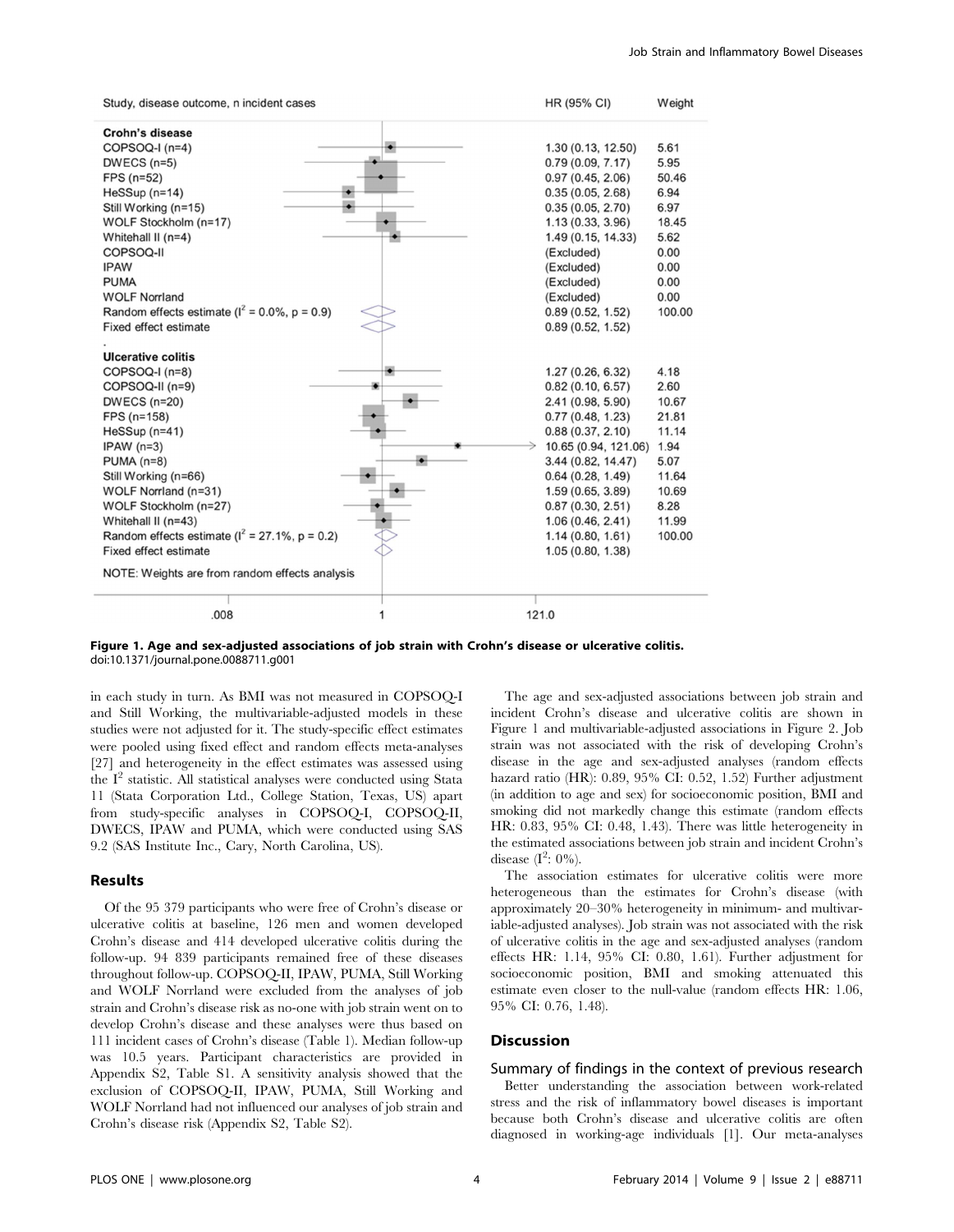| Study, disease outcome, n incident cases           |   | HR (95% CI)        | % Weight |
|----------------------------------------------------|---|--------------------|----------|
| Crohn's disease                                    |   |                    |          |
| COPSOQ-I (n=4)                                     |   | 0.98(0.10, 9.46)   | 5.70     |
| $DWECS(n=5)$                                       |   | 0.74(0.08, 7.14)   | 5.69     |
| $FPS(n=52)$                                        |   | 0.87(0.40, 1.86)   | 50.36    |
| $HeSSup(n=14)$                                     |   | 0.32(0.04, 2.46)   | 7.02     |
| Still Working (n=15)                               |   | 0.36(0.05, 2.77)   | 7.05     |
| WOLF Stockholm (n=17)                              |   | 1.20(0.34, 4.22)   | 18.51    |
| Whitehall II (n=4)                                 |   | 1.52 (0.16, 14.67) | 5.68     |
| COPSOQ-II                                          |   | (Excluded)         | 0.00     |
| <b>IPAW</b>                                        |   | (Excluded)         | 0.00     |
| <b>PUMA</b>                                        |   | (Excluded)         | 0.00     |
| <b>WOLF Norrland</b>                               |   | (Excluded)         | 0.00     |
| Random effects estimate ( $I^2 = 0.0\%$ , p = 0.9) |   | 0.83(0.48, 1.43)   | 100.00   |
| Fixed effect estimate                              |   | 0.83(0.48, 1.43)   |          |
| <b>Ulcerative colitis</b>                          |   |                    |          |
| COPSOQ-I (n=8)                                     |   | 1.12(0.22, 5.63)   | 3.91     |
| COPSOQ-II (n=9)                                    |   | 0.89(0.11, 7.32)   | 2.36     |
| <b>DWECS (n=20)</b>                                |   | 2.14 (0.85, 5.43)  | 10.12    |
| FPS (n=158)                                        |   | 0.72(0.45, 1.16)   | 24.18    |
| $HeSSup(n=41)$                                     |   | 0.85(0.36, 2.05)   | 11.06    |
| $IPAW(n=3)$                                        |   | 7.58 (0.63, 91.24) | 1.72     |
| $PUMA(n=8)$                                        |   | 3.32 (0.74, 14.92) | 4.44     |
| Still Working (n=66)                               |   | 0.57(0.25, 1.33)   | 11.73    |
| WOLF Norrland (n=31)                               |   | 1.61(0.65, 4.00)   | 10.48    |
| WOLF Stockholm (n=27)                              |   | 0.87(0.30, 2.55)   | 8.04     |
| Whitehall II (n=43)                                |   | 1.14(0.50, 2.63)   | 11.96    |
| Random effects estimate ( $I^2$ = 19.7%, p = 0.3)  |   | 1.06(0.76, 1.48)   | 100.00   |
| Fixed effect estimate                              |   | 1.00(0.76, 1.32)   |          |
| NOTE: Weights are from random effects analysis     |   |                    |          |
|                                                    |   |                    |          |
| .011                                               | 1 | 91.2               |          |

Figure 2. Multivariable-adjusted associations of job strain with Crohn's disease or ulcerative colitis (adjusted for age, sex, socioeconomic position, smoking and BMI). doi:10.1371/journal.pone.0088711.g002

suggest that job strain, the most extensively studied operationalisation of work-related psychosocial stress, is not associated with the risk of Crohn's disease or ulcerative colitis after adjustment for age, sex, socioeconomic position, smoking and BMI, thus providing evidence against the belief shared by many patients that workrelated stress might have a causal role in their disease [10]. These findings do not, of course, take away from the evidence from crosssectional studies that inflammatory bowel disease patients often experience stress [28,29], or that stress can trigger symptoms and exacerbations in these diseases [8]. The trigger-effect is evident in studies in which the time from the stressful event or experience to the onset of symptoms or diagnosis of inflammatory bowel disease is relatively short. Our analyses, however, were based on several years of follow-up, which is ideal for disentangling the possible impact of job strain on the disease process. Also, our findings are not necessarily generalisable to other indicators of work-related stress or sources of stress outside work. Further large, prospective, population-based studies would help to determine whether other operationalisations of work-related stress or stress in other areas of life have a role in the aetiology of inflammatory bowel diseases

## Strengths and limitations

The main strength of the IPD-Work Consortium is its size, which allowed us to investigate relatively rare diseases, such as Crohn's disease and colitis, in a prospective cohort design. Thus far the evidence for an association between stress and the risk of inflammatory bowel diseases has been based on small, retrospective studies, with findings prone to recall and other biases [9,15,16]. The lack of large, prospective, population-based studies may relate, at least partly, to inflammatory bowel diseases being rare at population-level (the incidence of Crohn's disease in the Western countries is about 6 to 17 per 100 000 and of colitis about 8 to 17 per 100 000).[1] The need to recruit large numbers of participants to ensure sufficient statistical power for the analyses is evident in our investigation which, as far as we are aware, is the largest study of this topic thus far yet still includes just over 100 incident cases of Crohn's disease and 400 incident cases of colitis. The incidence of both inflammatory bowel diseases was lower among the men and women included in our analyses than in the general population, which we suspect is because one eligibility criterion for our analyses was that the participants had to work at study baseline and the working population tends to be healthier than those who do not work.

A further strength in our analyses is that incident Crohn's disease and colitis cases were ascertained from hospitalisation and drug reimbursement registries, which generally have good coverage and are not prone to recall bias. Inflammatory bowel disease diagnoses are made by specialist clinicians using endoscopies or imaging. These techniques allow differential diagnosis of Crohn's and colitis, which is a further strength of our study. The diagnostic tests can be done in primary health care where facilities exist, or at out-patient hospital appointments, but even those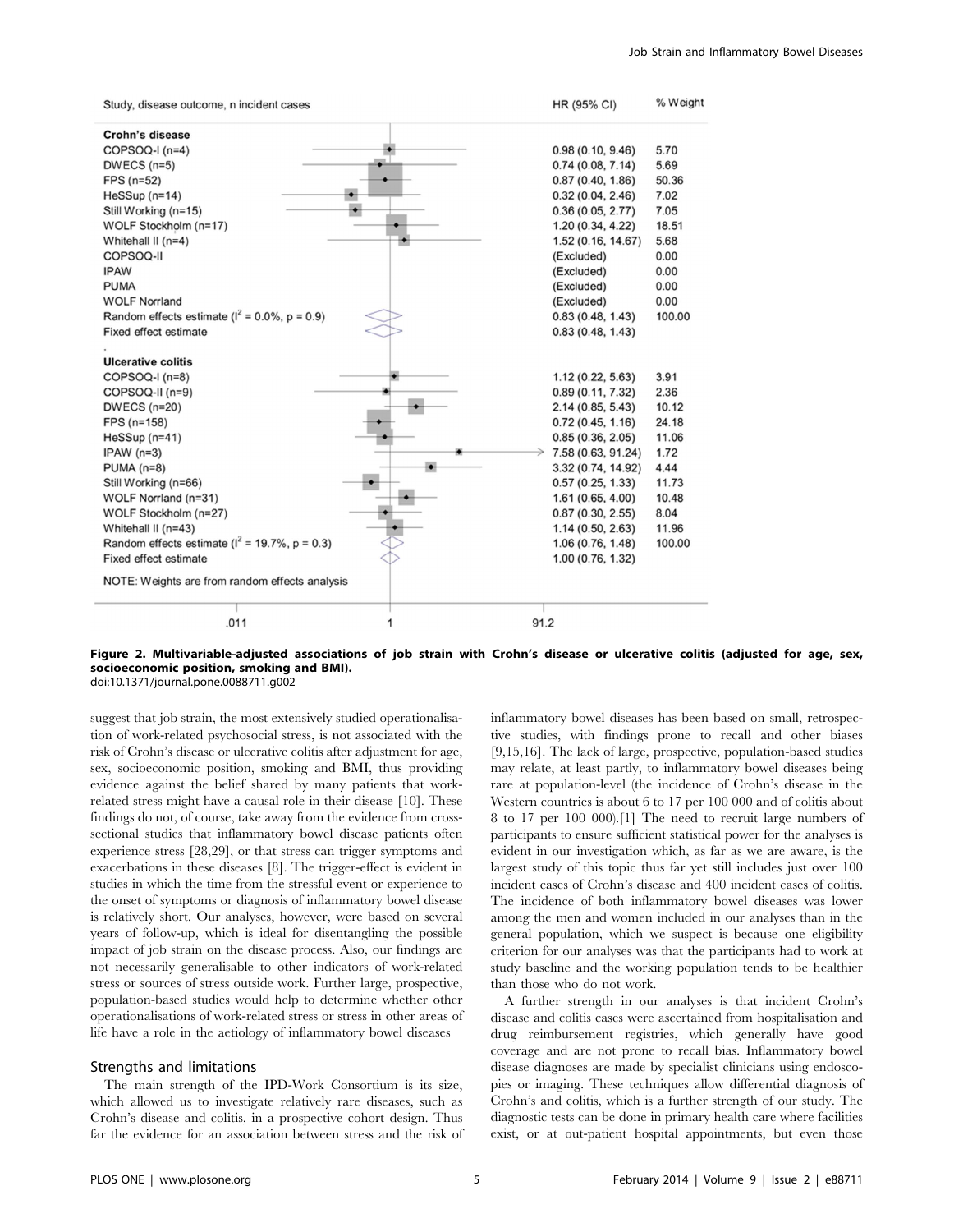initially diagnosed in primary care attend hospital early on in the disease process, for confirmation of their diagnosis or planning and monitoring of their treatment. The hospitalisation data in the studies analysed here covered outpatient appointments onwards from the mid-1990s in the Danish and Finnish studies [30] and from 2003 in the UK study [31]. The Swedish data on specialised outpatient care were available from 2001 and have been shown to have good coverage from 2005-06 onwards [32]. Although there have been some concerns about its previous coverage, the validity of the diagnoses is likely to be good. Thus, as we used registers to ascertain incident cases, it is possible that a small number of individuals who had an inflammatory bowel disease before the study baseline were misclassified as disease-free at the start of the follow-up and defined as incident cases according to a later hospitalisation or drug reimbursement record. Also, misdiagnoses can occur and it is possible that as a result, some healthy individuals have been misclassified as having Crohn's disease or ulcerative colitis, or individuals with either of these diseases misclassified as healthy or having the incorrect disease. Such misclassification is unlikely to be related to any job strain exposure and thus it may have diluted our association estimates, though probably not substantially.

Generally, our analyses of prospectively collected data are unlikely to have been influenced by reverse causality. However, as the symptoms of inflammatory bowel diseases can be vague and differential diagnosis, with the various tests required, can take time. It is therefore possible that the symptoms of an underlying disease have contributed to some individuals reporting high job demands and (though less likely) low control at baseline. If anything, this should artificially inflate the estimated associations between job strain and inflammatory bowel diseases, a result that was not seen in the present analyses Also, the follow-up in the studies included in our analyses span two decades, during which the diagnostic methods for inflammatory bowel disease have changed and improved. It is possible that some outcome misclassification (e.g. irritable bowel syndrome misdiagnosed as inflammatory bowel disease) may have occurred, especially during the early years of follow-up in the older studies. Due to the rarity of inflammatory bowel diseases and the relatively small numbers of cases in our analyses, we were unable to conduct sensitivity analyses excluding cases diagnosed during the early follow-up, though individuals with an inflammatory bowel disease diagnosis within the very first month of follow-up were left out of the analyses. We used a well-recognised, validated and harmonised exposure measure, job strain [18,20]. However, we did not have

## References

- 1. Cosnes J, Gower-Rousseau C, Seksik P, Cortot A (2011) Epidemiology and natural history of inflammatory bowel diseases. Gastroenterology 140: 1785– 1794.
- 2. Danese S, Fiocchi C (2011) Ulcerative colitis. N Engl J Med 365: 1713–1725.
- 3. Anderson CA, Boucher G, Lees CW, Franke A, D'Amato M, et al. (2011) Metaanalysis identifies 29 additional ulcerative colitis risk loci, increasing the number of confirmed associations to 47. Nat Genet 43: 246–252.
- 4. Cabre E, Domenech E (2012) Impact of environmental and dietary factors on the course of inflammatory bowel disease. World J Gastroenterol 18: 3814–3822.
- 5. Han DY, Fraser AG, Dryland P, Ferguson LR (2010) Environmental factors in the development of chronic inflammation: a case-control study on risk factors for Crohn's disease within New Zealand. Mutat Res 690: 116–122.
- 6. Carbonnel F, Jantchou P, Monnet E, Cosnes J (2009) Environmental risk factors in Crohn's disease and ulcerative colitis: an update. Gastroenterol Clin Biol 33 Suppl 3: S145–157.
- 7. Mendall MA, Gunasekera AV, John BJ, Kumar D (2011) Is obesity a risk factor for Crohn's disease? Dig Dis Sci 56: 837–844.
- 8. Maunder RG, Levenstein S (2008) The role of stress in the development and clinical course of inflammatory bowel disease: epidemiological evidence. Curr Mol Med 8: 247–252.
- 9. Mawdsley JE, Rampton DS (2005) Psychological stress in IBD: new insights into pathogenic and therapeutic implications. Gut 54: 1481–1491.

data on biological markers of stress, such as dysregulation of the hypothalamic-pituitary-adrenal axis or the activation of the autonomous nervous system, and were thus unable to explore the potential biological pathways linking stress and inflammatory bowel diseases.

# Conclusions

Our findings suggest that job strain is unlikely to be an important risk factor for developing Crohn's disease or ulcerative colitis. Whilst these findings would not change the current clinical practice, they provide information to alleviate concerns by patients that work-related stress, as indicated by job strain, would lead to either disease. Further large, prospective, population-based studies would help to determine whether other types of work-related stress or stress in other areas of life have a role in the aetiology of inflammatory bowel diseases.

## Supporting Information

Appendix S1 Individual-participant Data Meta-analysis of Working Populations (IPD-Work) Consortium, studies and participants.

(DOC)

Appendix S2 Participant characteristics and a sensitivity analysis.

(DOCX)

Checklist S1 STROBE Checklist.

(DOC)

Checklist S2 MOOSE Checklist. (DOC)

## Author Contributions

Conceived and designed the experiments: KH IEHM STN EIF KA LA JBB MB HB ND JEF A. Knutsson M. Koskenvuo A. Koskinen MLN MN JHP JP RR TO MJS SBS TT AV JV MV HW PJMW GDB ASM M. Kivimäki. Analyzed the data: KH IEHM. Contributed reagents/ materials/analysis tools: KH IEHM STN EIF KA LA JBB MB HB ND JEF A. Knutsson M. Koskenvuo A. Koskinen MLN MN JHP JP RR TO MJS SBS TT AV JV MV HW PJMW GDB ASM M. Kivimäki. Wrote the paper: KH IEHM STN EIF KA LA JBB MB HB ND JEF A. Knutsson M. Koskenvuo A. Koskinen MLN MN JHP JP RR TO MJS SBS TT AV JV MV HW PJMW GDB ASM M. Kivimäki.

- 10. Sajadinejad MS, Asgari K, Molavi H, Kalantari M, Adibi P (2012) Psychological Issues in Inflammatory Bowel Disease: An Overview. Gastroenterol Res Pract 2012: 106502.
- 11. Goyal RK, Hirano I (1996) The enteric nervous system. N Engl J Med 334: 1106–1115.
- 12. Bitton A, Dobkin PL, Edwardes MD, Sewitch MJ, Meddings JB, et al. (2008) Predicting relapse in Crohn's disease: a biopsychosocial model. Gut 57: 1386– 1392.
- 13. Bernstein CN, Singh S, Graff LA, Walker JR, Miller N, et al. (2010) A prospective population-based study of triggers of symptomatic flares in IBD. Am J Gastroenterol 105: 1994–2002.
- 14. Bonaz BL, Bernstein CN (2013) Brain-gut interactions in inflammatory bowel disease. Gastroenterology 144: 36–49.
- 15. Lerebours E, Gower-Rousseau C, Merle V, Brazier F, Debeugny S, et al. (2007) Stressful life events as a risk factor for inflammatory bowel disease onset: A population-based case-control study. Am J Gastroenterol 102: 122–131.
- 16. Li J, Norgard B, Precht DH, Olsen J (2004) Psychological stress and inflammatory bowel disease: a follow-up study in parents who lost a child in Denmark. Am J Gastroenterol 99: 1129–1133.
- 17. Kivimaki M, Nyberg ST, Batty GD, Fransson E, Heikkila K, et al. (2012) Job strain as a risk factor for future coronary heart disease: Collaborative metaanalysis of 2358 events in 197,473 men and women. Lancet 380: 1491–1497.